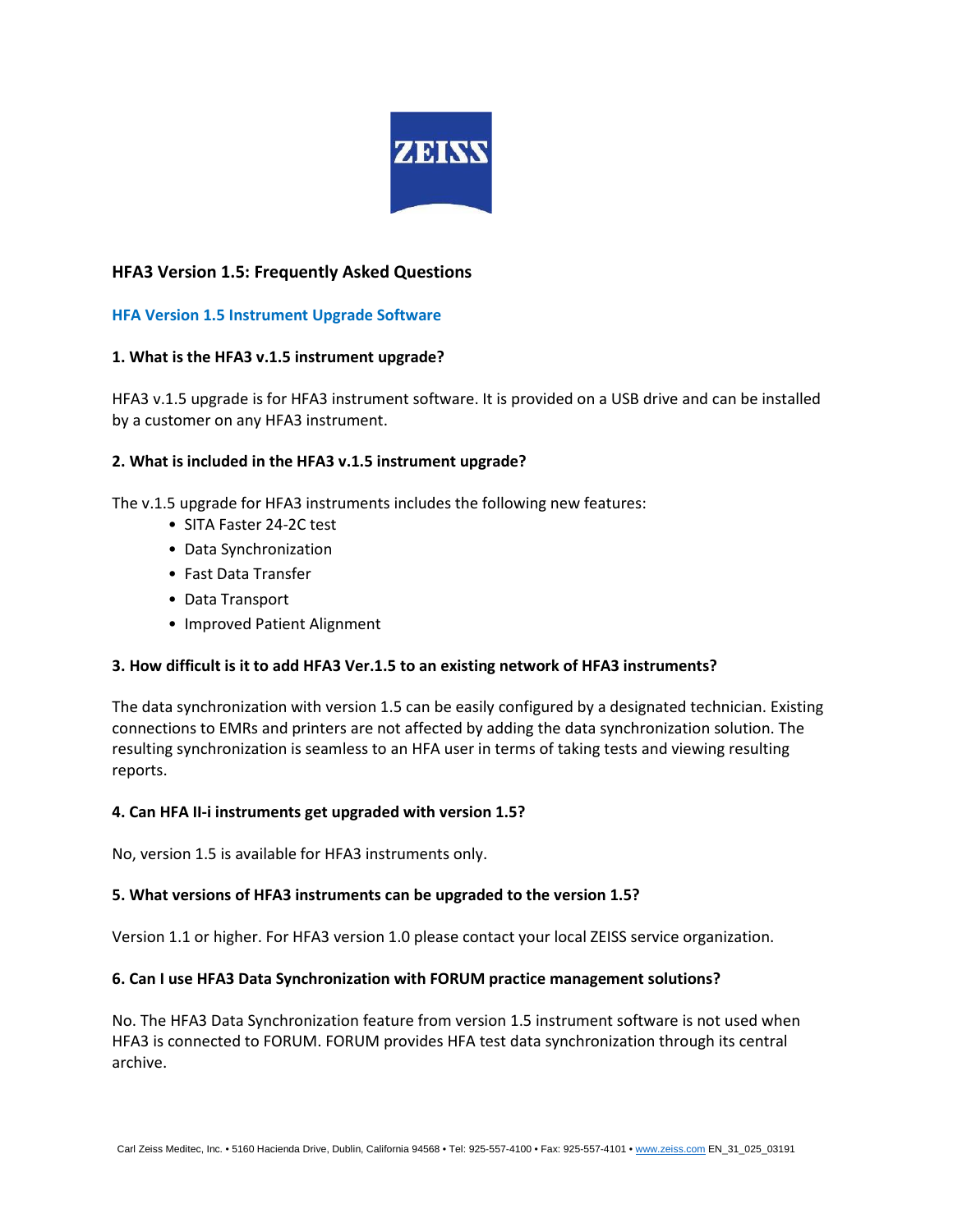#### **HFA Review Software**

## 7. **What is the HFA Review software?**

HFA Review software is a software application which is installable on a PC. The Review Software kit comes with 2 USB drives: The HFA Review installation software is labeled SW-R on the White USB drive and the HFA Review User Manual is labeled UD-R on the Blue USB drive.

The HFA Review software connects to HFA3 v. 1.5 instruments via a local network and allows for HFA report review and analysis in any exam lane.

# **8. How difficult it is to install the v 1.5 upgrade and the HFA Review software and how much time will it take?**

Both the v.1.5 upgrade on your HFA3 and the HFA Review software for a PC can be installed by any person in a doctor's practice who is familiar with basic software installation techniques. It may take up to three hours to upgrade your HFA3 with v.1.5, install the HFA Review software on a PC and to connect the HFA3 instruments within the local network. For more information, please reference the *HFA3 version 1.5 and HFA Review 1.0 Installation Guide*.

## **9. How many PC stations with the HFA3 Review software can be used to connect to an HFA3?**

Up to 20 review stations can be configured to an HFA3 with the HFA3 Review Software.

### **10. Is it possible to install Review Software for an HFA IIi instrument?**

No, the Review software can connect to HFA3 v.1.5 instruments only.

### 11. **Can an HFA3 instrument of earlier versions be connected to the Review software?**

An upgrade to version 1.5 is required. As soon as the HFA3 is upgraded to version 1.5 it can be connected to the Review software.

### **12. Can I use HFA Review software with FORUM practice management solutions?**

No. The HFA Review software cannot be used with HFA3 when HFA3 is connected to FORUM.